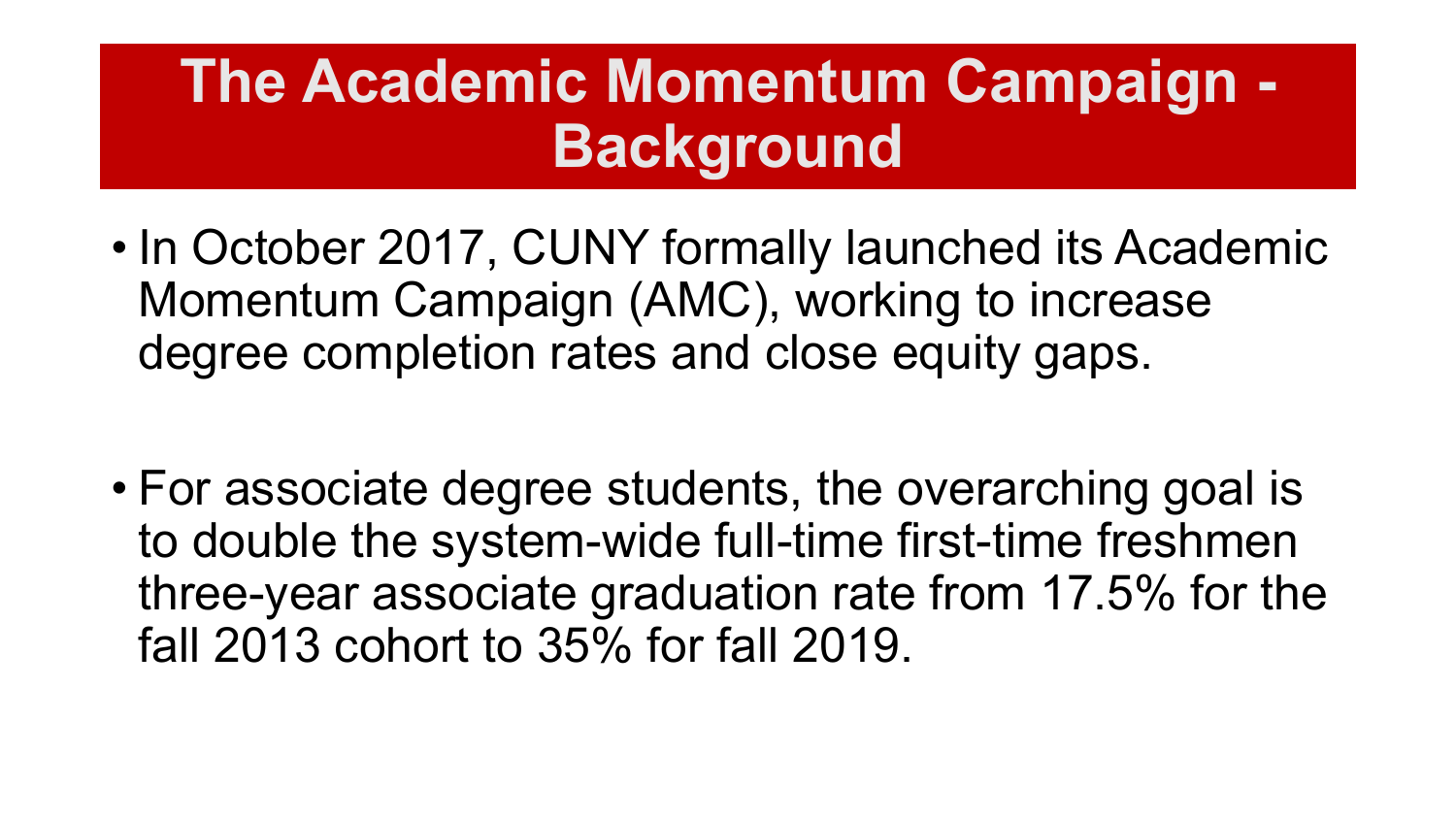# **The December 2019 Momentum Monitoring Reports**

- ❖ In December 2019, CUNY published several Momentum Monitoring Reports, including selected PMP tables up to Fall 2019, a slide deck and a Status Report.
- **❖** The Reports summarize results for key Momentum initiatives, including five-year trends for all CUNY colleges.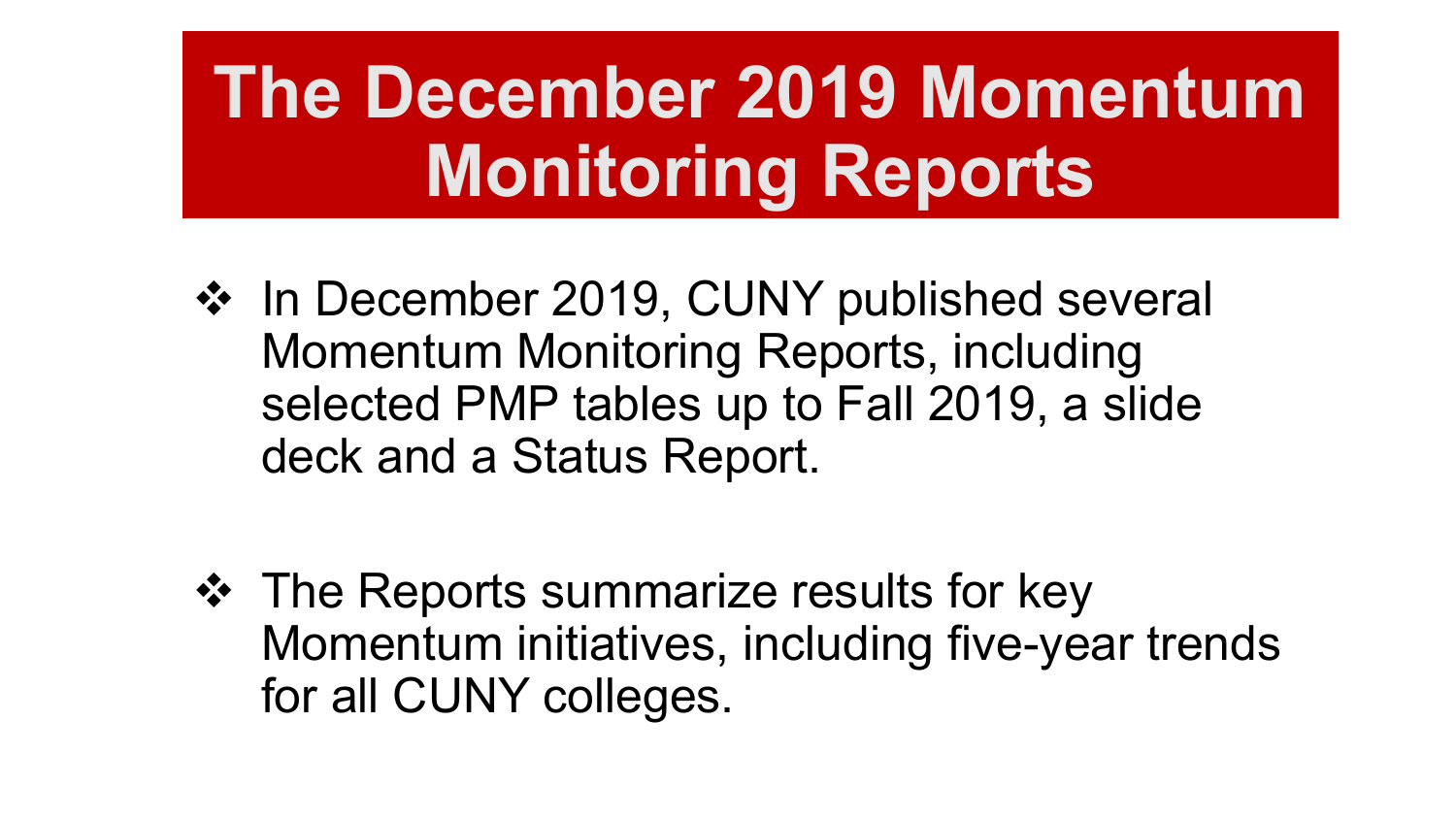# **Follow-up: The Momentum Reports & LaGuardia's Strategic Initiatives**

**Review the December 2019 Monitoring Results of the Academic Momentum Campaign (AMC) for LaGuardia and all community colleges**

**Review LaGuardia's Strategies for Achieving the AMC Goals**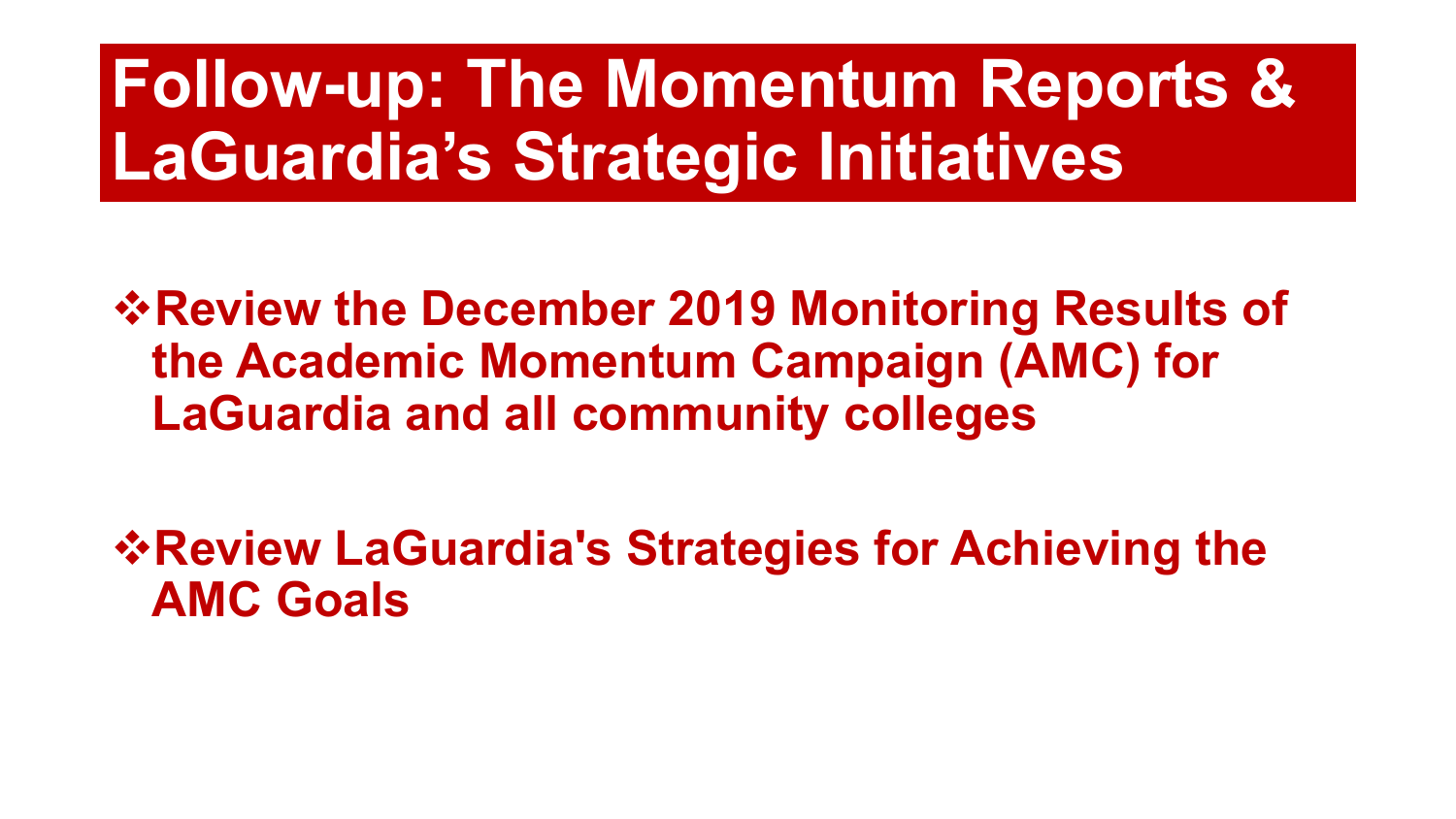### While three-year graduation rates steadily increased from the fall 2012 to the fall 2016 cohort for both LaGuardia and all community colleges, those of LaGuardia's increased at a higher pace.

#### 20.0% 22.0% 22.8% 26.9% 28.5% 21.0% 21.9% 22.4% 25.3% 27.0% 18.0% 20.0% 22.0% 24.0% 26.0% 28.0% 30.0% Fall 2012 Fall 2013 Fall 2014 Fall 2015 Fall 2016 LaGuardia **Community Colleges**

#### **3-Year Graduation Rates for fall freshmen cohorts**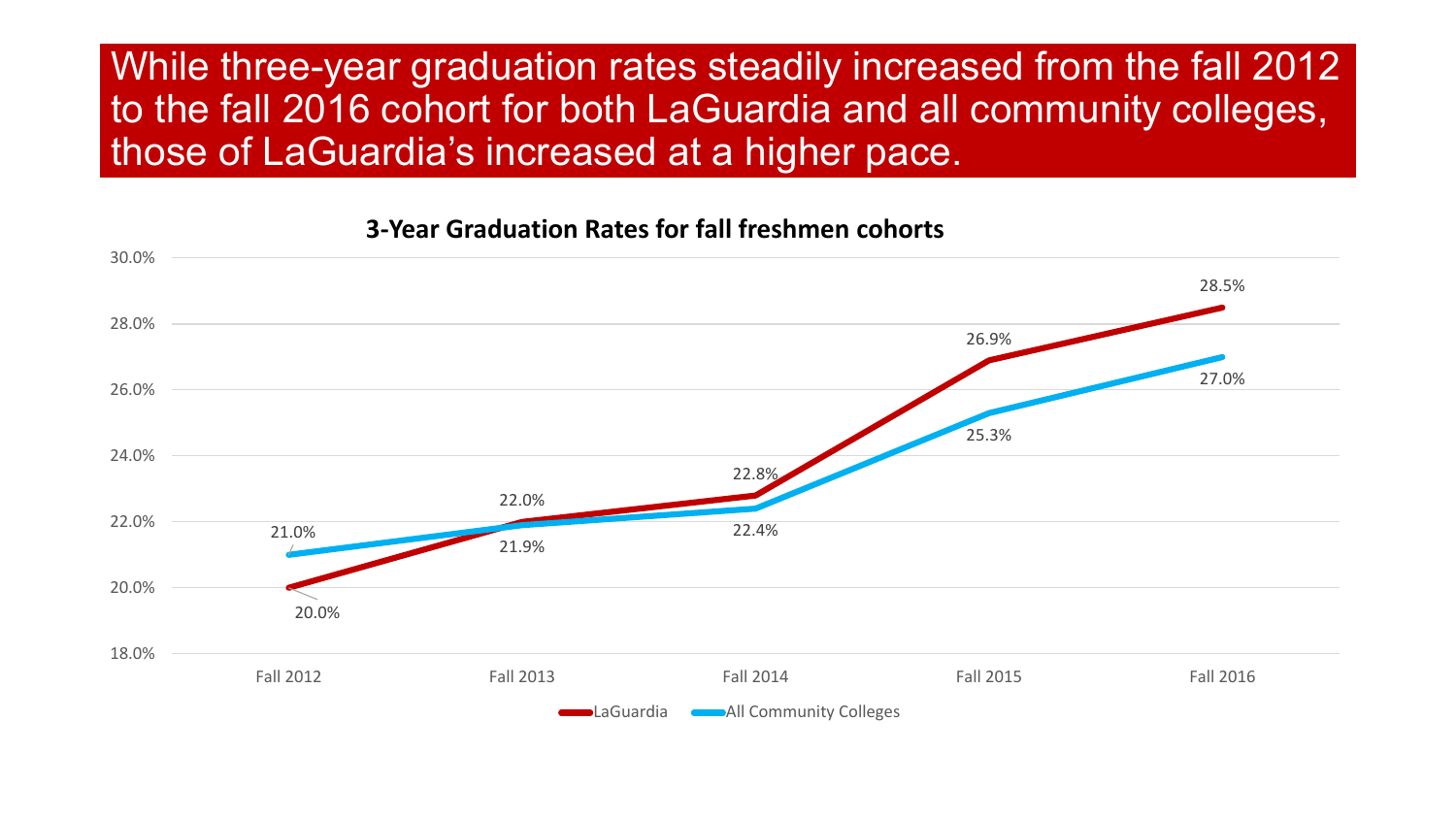### For both LaGuardia and all community colleges, one-year retention rates were slightly lower in 2018 compared to 2014.

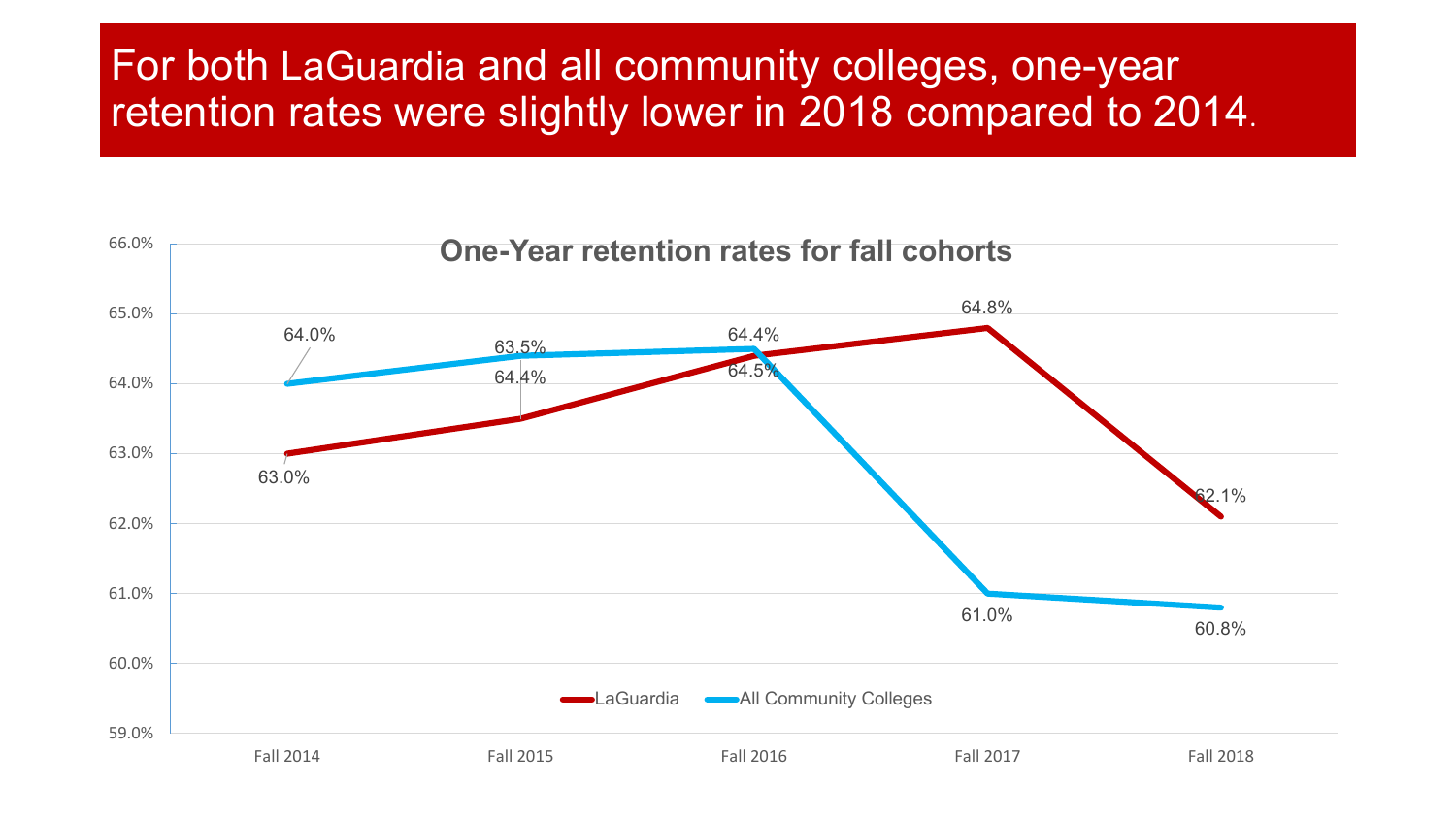### **Additional Key Findings from the 2019 Status Report**

- From 2014 to 2018, the proportion of freshmen who earned 30 credits or more increased for LaGuardia from 9.8% to 15.4% and at all community colleges from 8.8% to 15.2%. However, LaGuardia had a 3.4% drop in fall 2018 compared to fall 2017.
- Since 2014 the completion and participation rates for Gateway English courses increased at LaGuardia (by 4.5% and 0.7% respectively) and at all community colleges (by 8.2% and 3.6% respectively). Pass rate dropped by about 4% for both LaGuardia and all community colleges.
- Additionally, since fall 2014 participation and completion rates for Gateway Math courses increased considerably both at LaGuardia (by 28.2% and 13% respectively) and at all community colleges (by 23.2% and 14.3% respectively), while pass rates déclined by<br>10.3% at LaGuardia and 8.4% at all community colleges.
- As of spring 2018, 7 of 18 colleges, LaGuardia being one of them, had **degree maps** for all degree programs.
- Graduation rate rates for ASAP freshmen dropped for all community colleges from 56.9% for the 2011 cohort to 48.7% for the 2015 cohort, but not at LaGuardia, where they<br>fluctuated in the past 5 years from a high of 58% for the 2013 cohort to a low of 52.9% for<br>the 2014 cohort.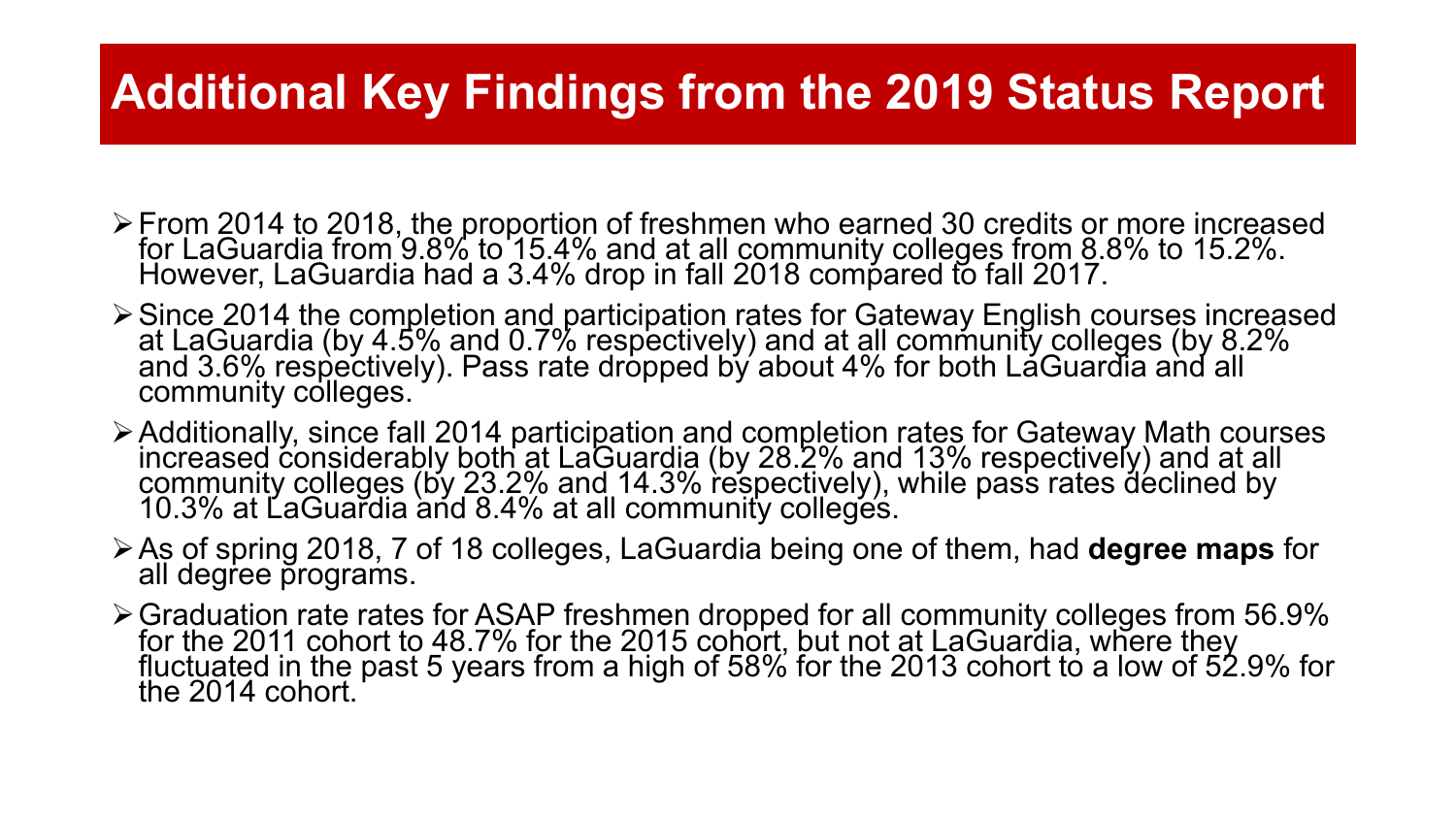## **At LaGuardia:**  Strategies for Achieving the AMC Goals

- 1. Increase FYS participation in the first semester
- 2. Increase the proportion of freshmen earning 30 credits in their first-year
- 3. Advisement: Improve advisement implementation and retention
- 4. Expand the ASAP program
- 5. Increase the rates at which first-time full-time freshmen take and pass Gateway Math and English composition courses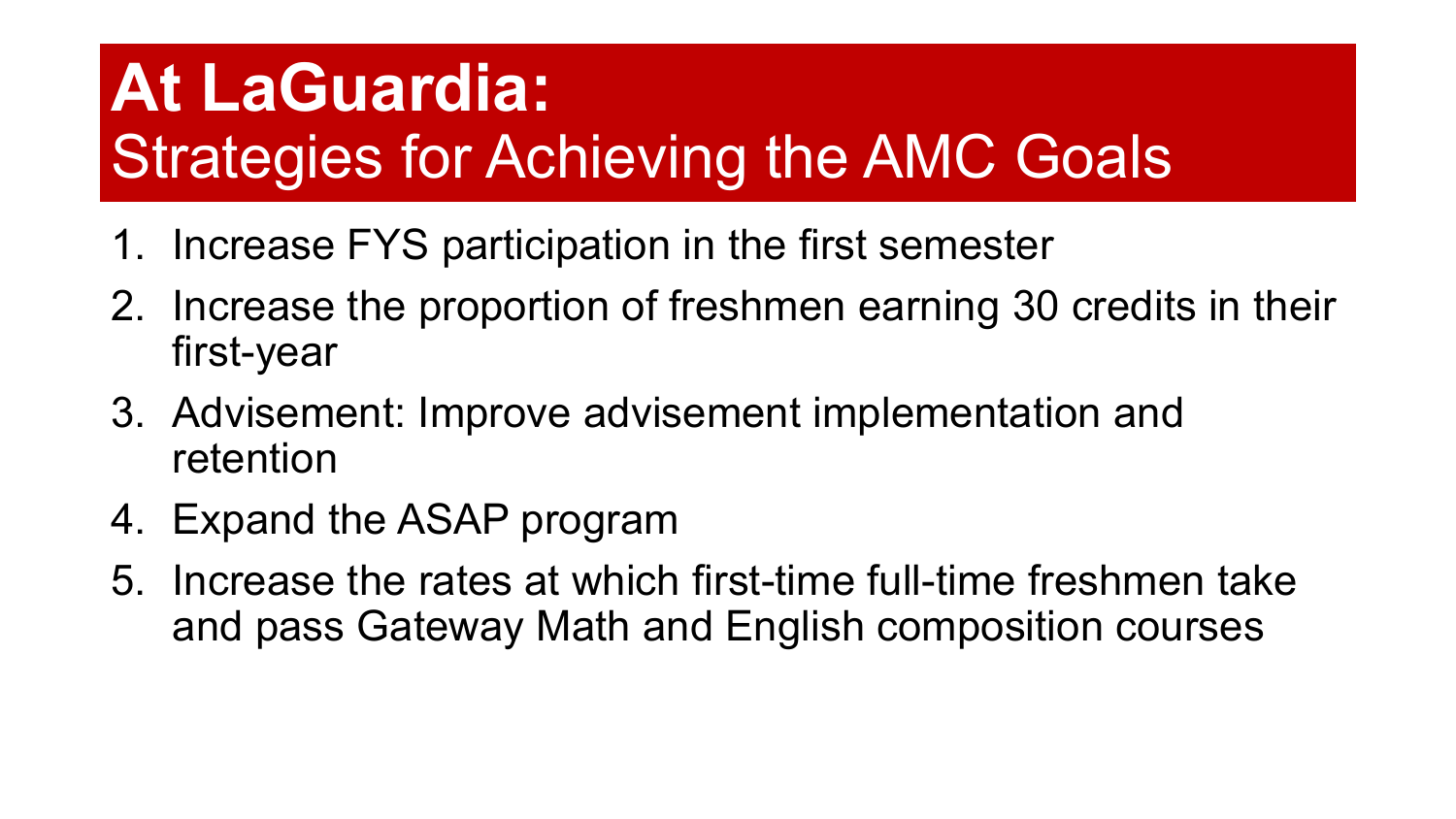### **LaGuardia Data: The AMC Strategies**

- Data are always for **first-time full-time freshmen**
- PMP data are used when available, and information is presented for both LaGuardia and all community colleges
- When PMP data are not available, data from the last three first-time full-time LaGuardia fall freshmen cohorts are compared: fall 2016 (n=2,659), fall 2017 (n=2,556) and fall 2018 (n=2,348)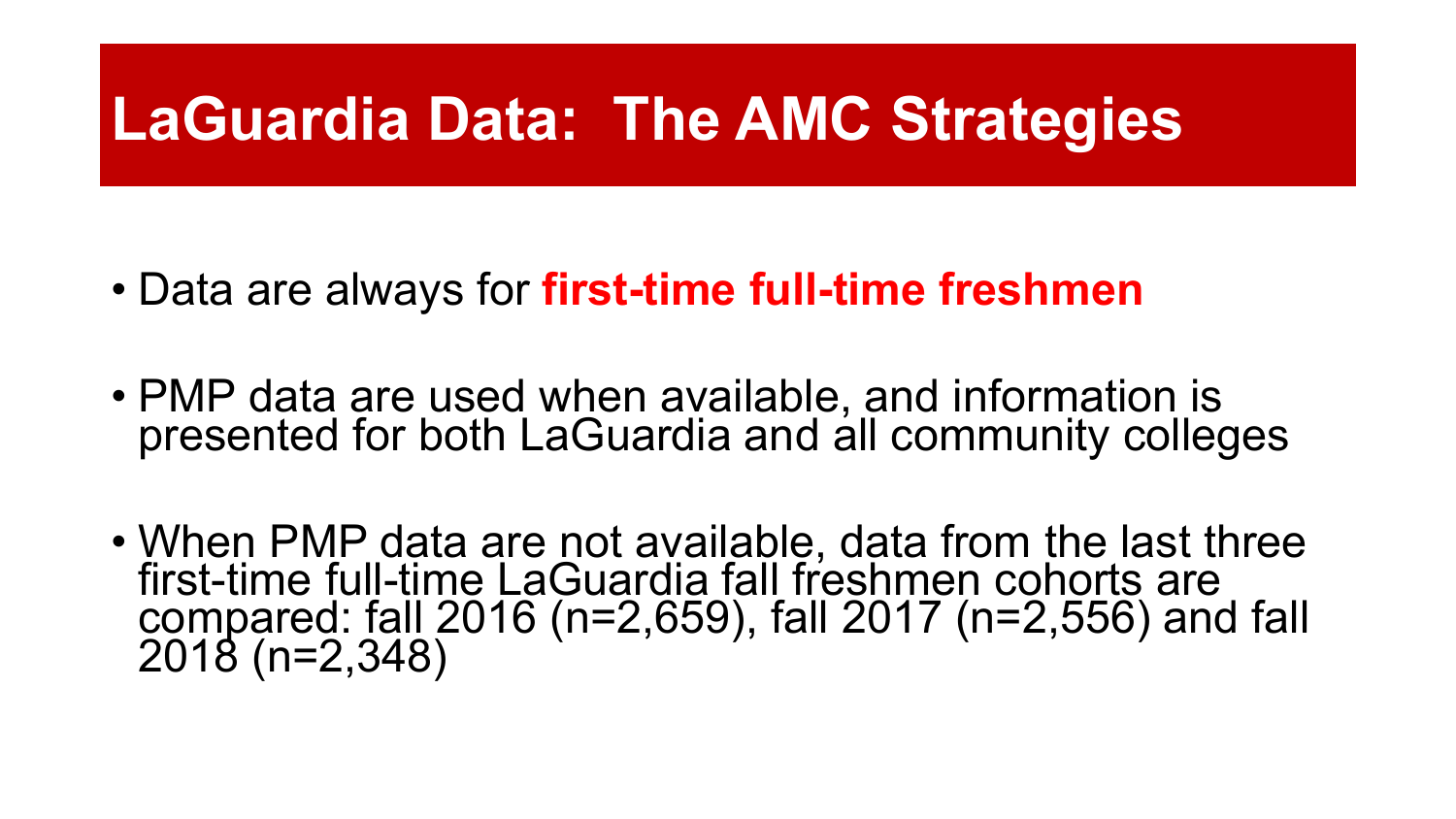## First Year Seminar (FYS)

#### **Slightly more freshmen took FYS courses.**

| <b>Freshmen enrollment</b> | 2016               | 2017               | 2018               |
|----------------------------|--------------------|--------------------|--------------------|
| <b>FYS Session 1</b>       | $67.8\%$ (n=1,802) | $67.4\%$ (n=1,723) | $70.4\%$ (n=1,653) |
| FYS session 2              | $5.7\%$ (n=151)    | $8.8\%$ (n=226)    | $7.6\%$ (n=178)    |
| No FYS                     | $26.6\%$ (n=706)   | $23.7\%$ (n=607)   | $22.0\%$ (n=517)   |

#### **Students who did not take FYS courses have lower one-year retention rates.**

| <b>One-Year Retention</b> | 2016  | 2017  | 2018  |
|---------------------------|-------|-------|-------|
| <b>FYS Session 1</b>      | 67.1% | 65.7% | 63.7% |
| FYS session 2             | 66.9% | 65.0% | 68.0% |
| Any FYS                   | 67.1% | 65.6% | 64.1% |
| No FYS                    | 57.9% | 62.6% | 53.6% |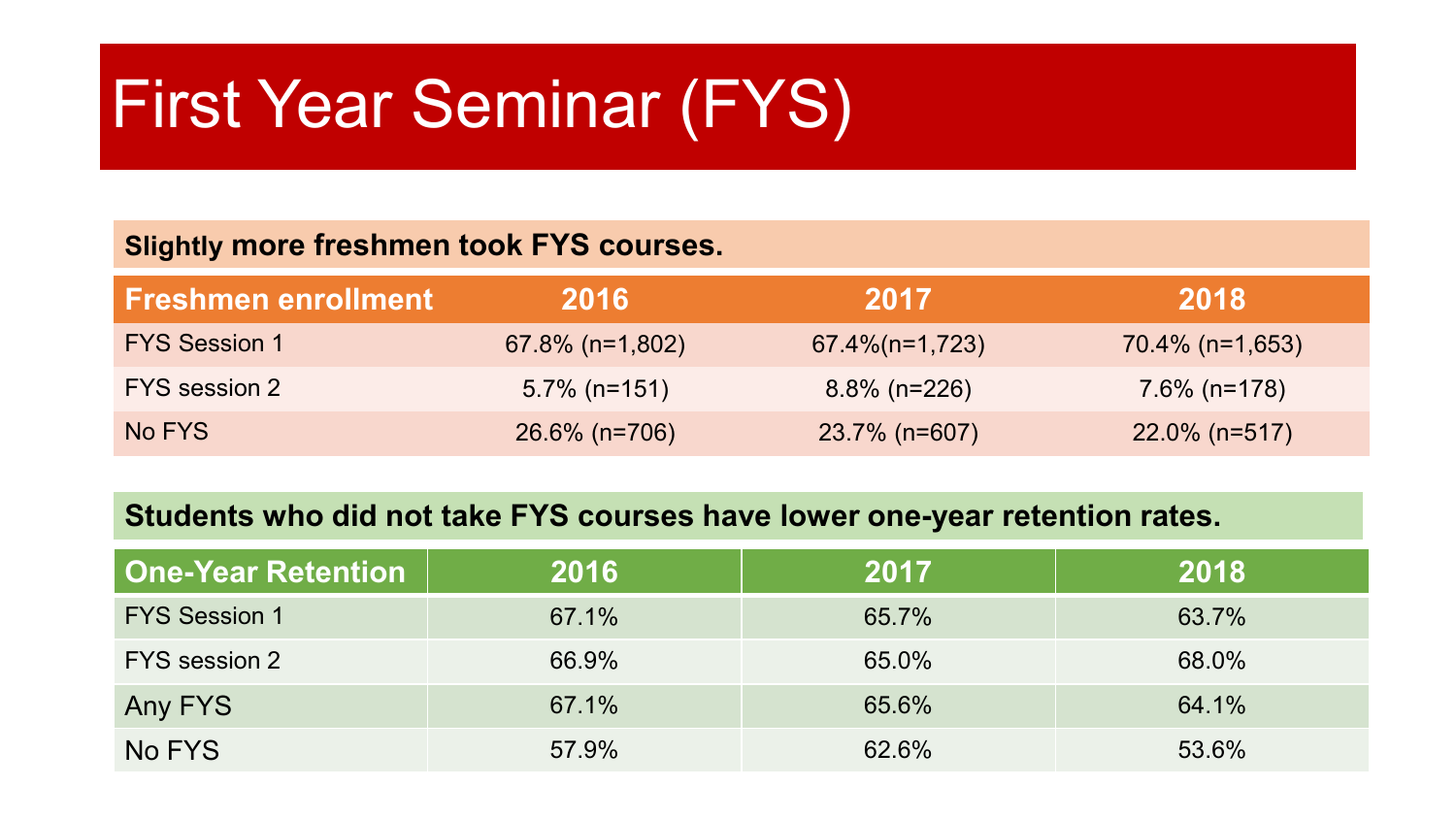### **30 Credits Earned in the First Year**

While proportion of freshmen who earned 30 credits or more increased for both LaGuardia and all community colleges, at LaGuardia there was a 3.4 percentage points drop in 2018 compared to 2017. The AMC goal is that at least 25% of the freshmen complete 30 credits in their first year.



#### **30 or More Credits Earned in the First Year**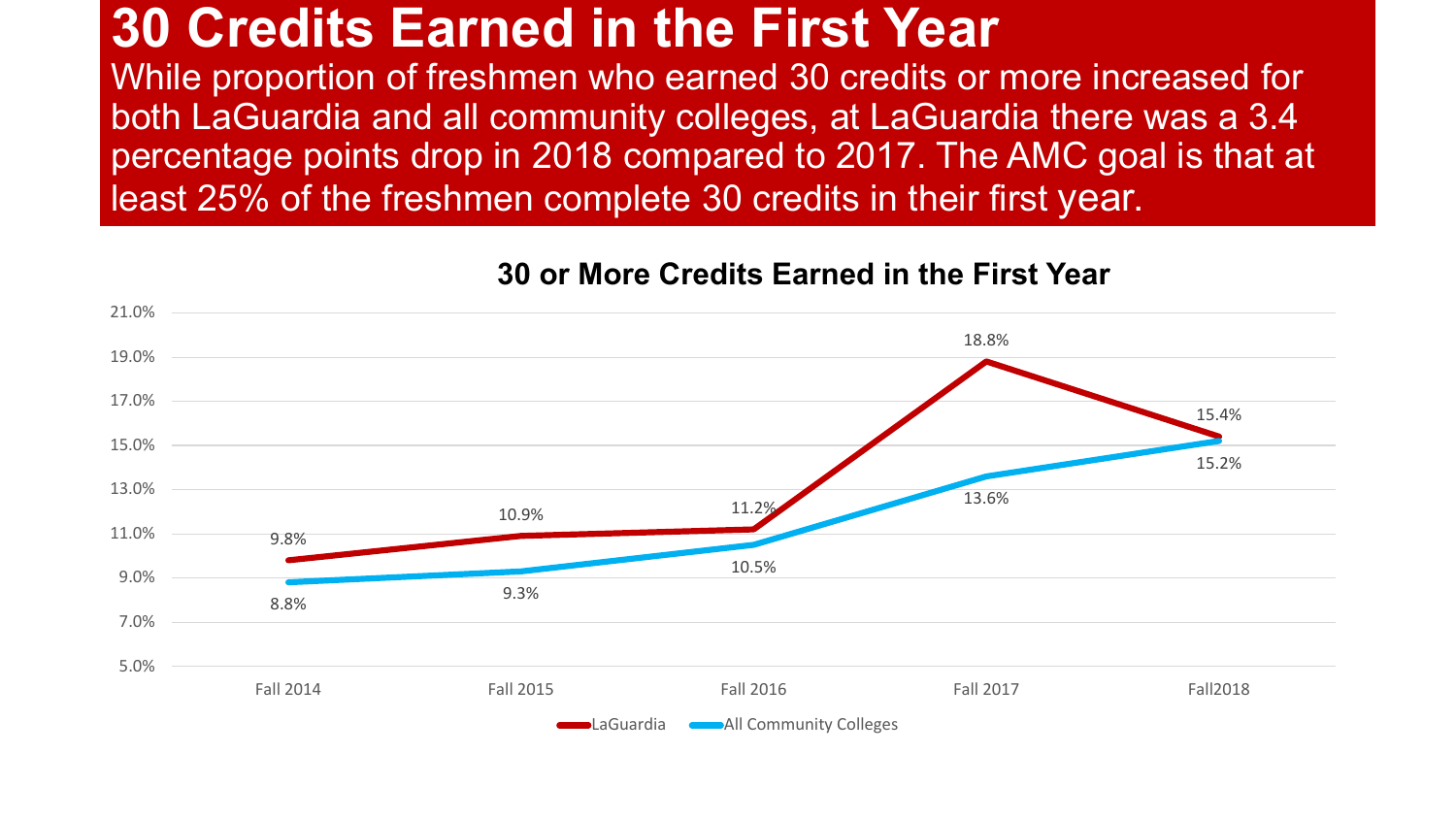## **Advisement**

(**Data are for all students – not only first-time full-time freshmen**)

- Overall advisement rates for tier 2 & 3 students increased from 56% in spring 2016 to 69% in spring 2018 (and from 42% to 49% for tier 1).
- The following semester retention for tiers 2 & 3, was 54% for students who were not advised, 75% for those who were advised without SSP and 84% for those who were advised with SSP (spring 2018 to fall 2018 retention).
- In spring 2018, the credit accumulation for tiers 2 & 3 was 7 for those who were not advised, 8 for those who were advised without SSP and 9.4 for those advised with SSP. In comparison, credit accumulation for tier 1 students was 10.9 for those who were not advised, 12.4 for those who were advised without SSP and 13.8 for those advised with SSP.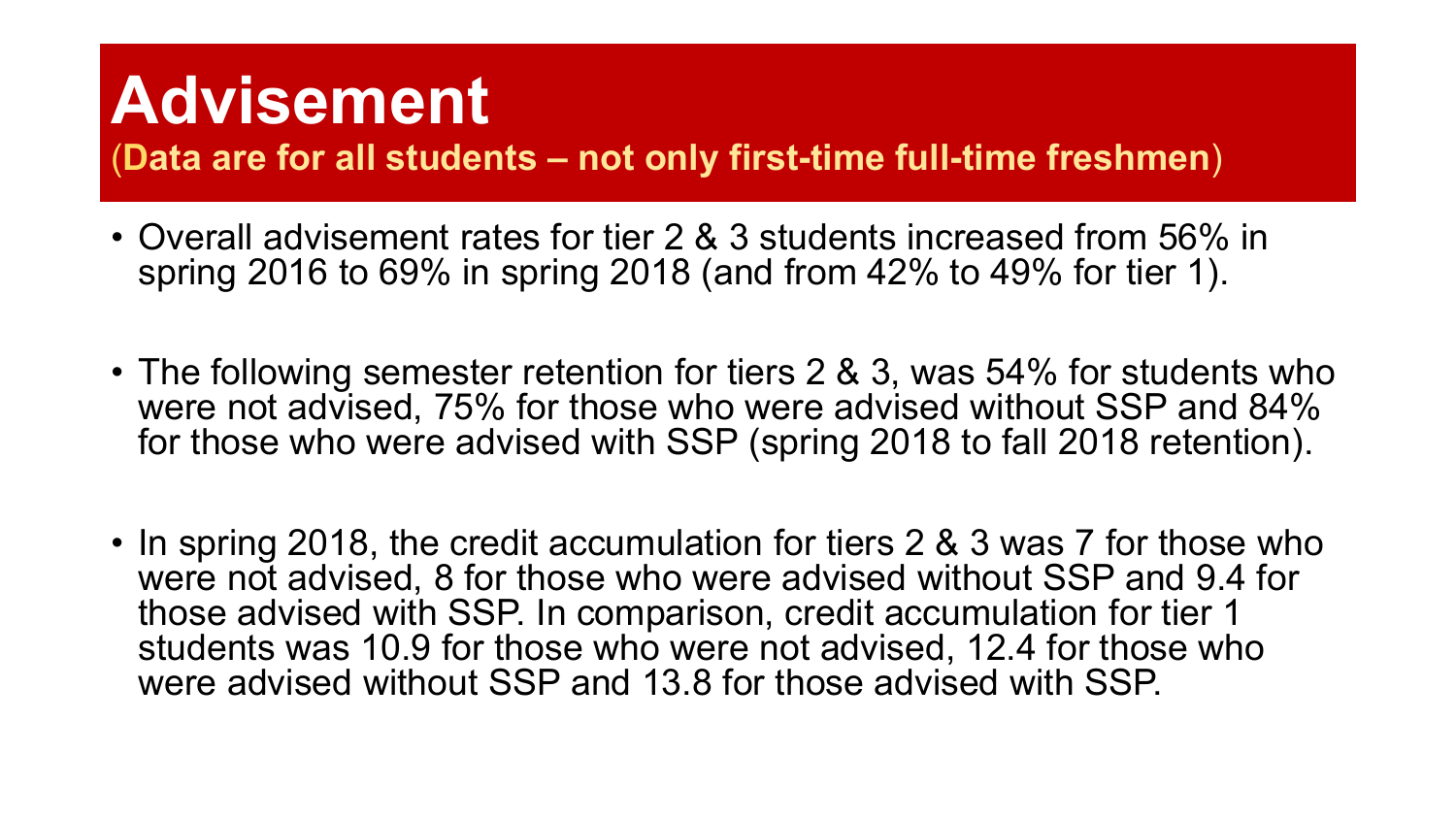### **Expanding ASAP: Participation & One-year Retention**

- $\triangleright$  Enrollment of first-time full-time ASAP freshmen grew by 60%, from 25.2% in fall 2016 to 40.2% in fall 2018.
- One-year retention for ASAP freshmen is consistently higher compared to non-ASAP freshmen. However, in the past 3 years one-year retention of ASAP students declined by 8% compared to 3% for all other freshmen.

|                                | 2016     | 2017     | 2018     |
|--------------------------------|----------|----------|----------|
| <b>Initial ASAP Enrollment</b> | $25.2\%$ | $36.2\%$ | 40.2%    |
| One-year retention: ASAP       | $75.7\%$ | $72.5\%$ | $67.7\%$ |
| One-year retention: Non ASAP   | 60.9%    | 60.6%    | 57.9%    |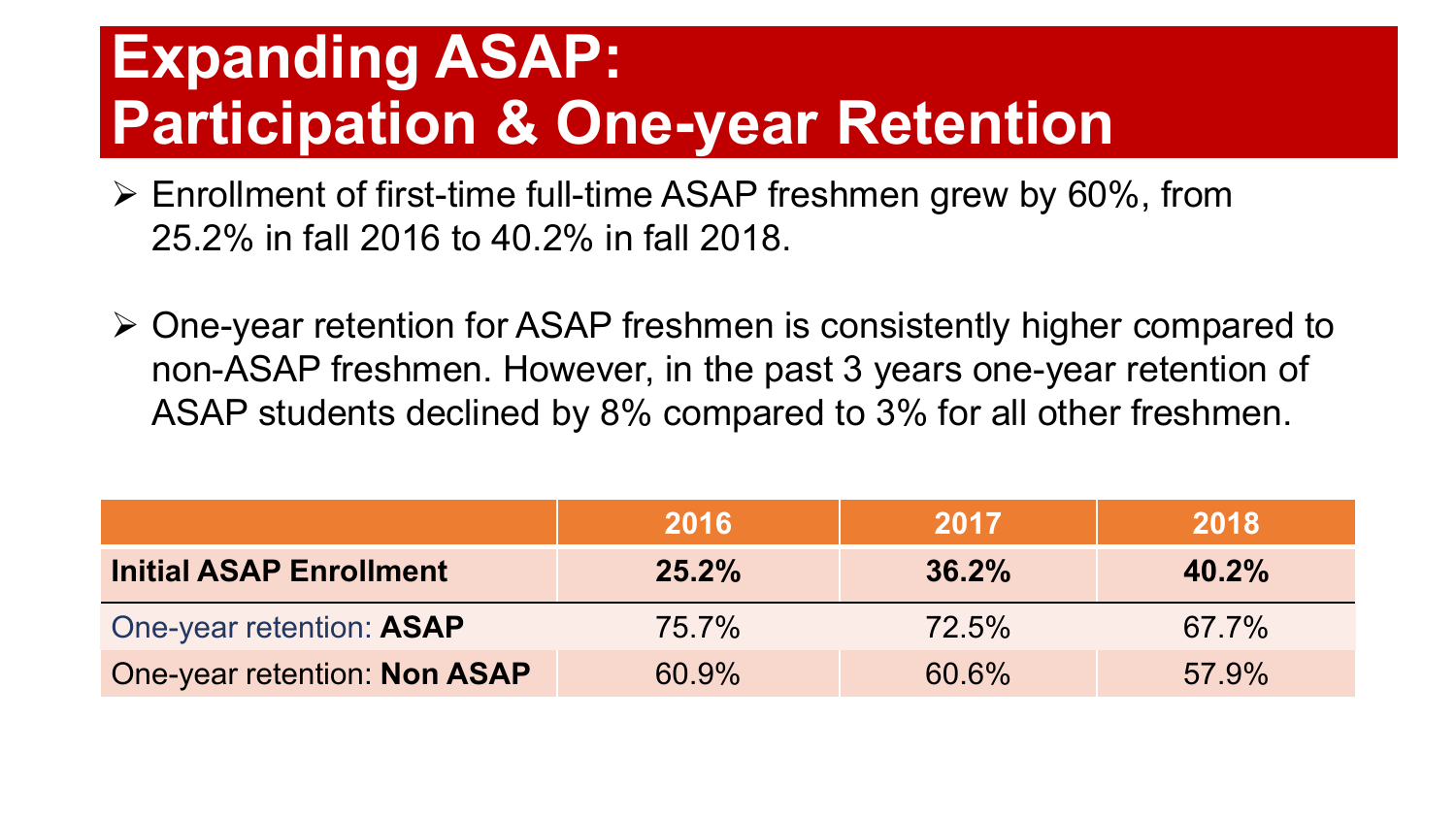### Expanding ASAP: Graduation Rates

Overall 3-year graduation rates consistently dropped for all community colleges, but not at LaGuardia where they slightly fluctuated



3-year graduation rates of full-time first-time freshmen cohorts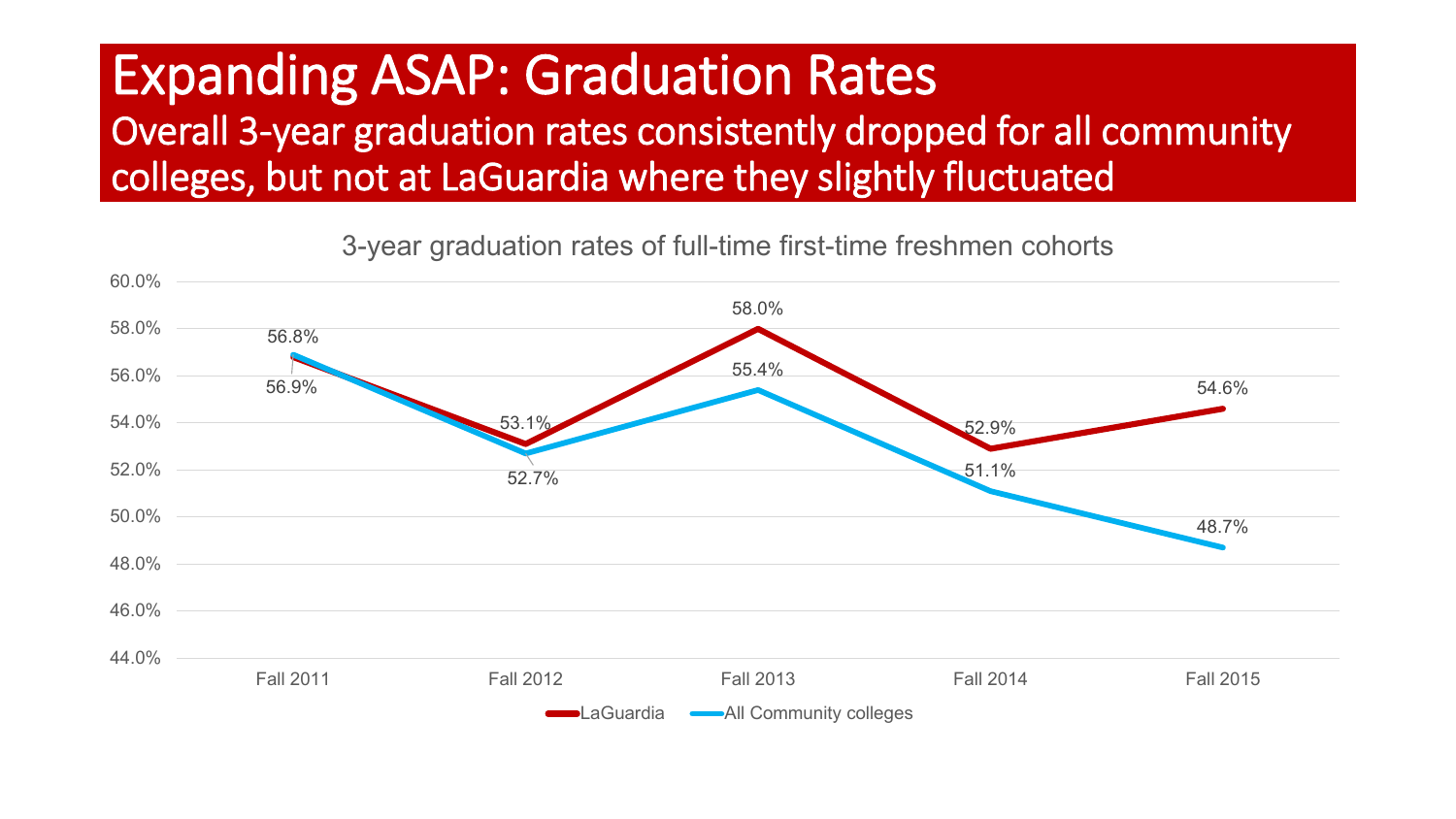### **Gateway English Courses at LaGuardia**

The proportion of freshmen who completed Gateway English at LaGuardia remains flat, hovering around 68%, while participation increased by 4.5%. However pass rates **decreased** by 3.7%.

#### **LaGuardia Gateway English courses in the first year**

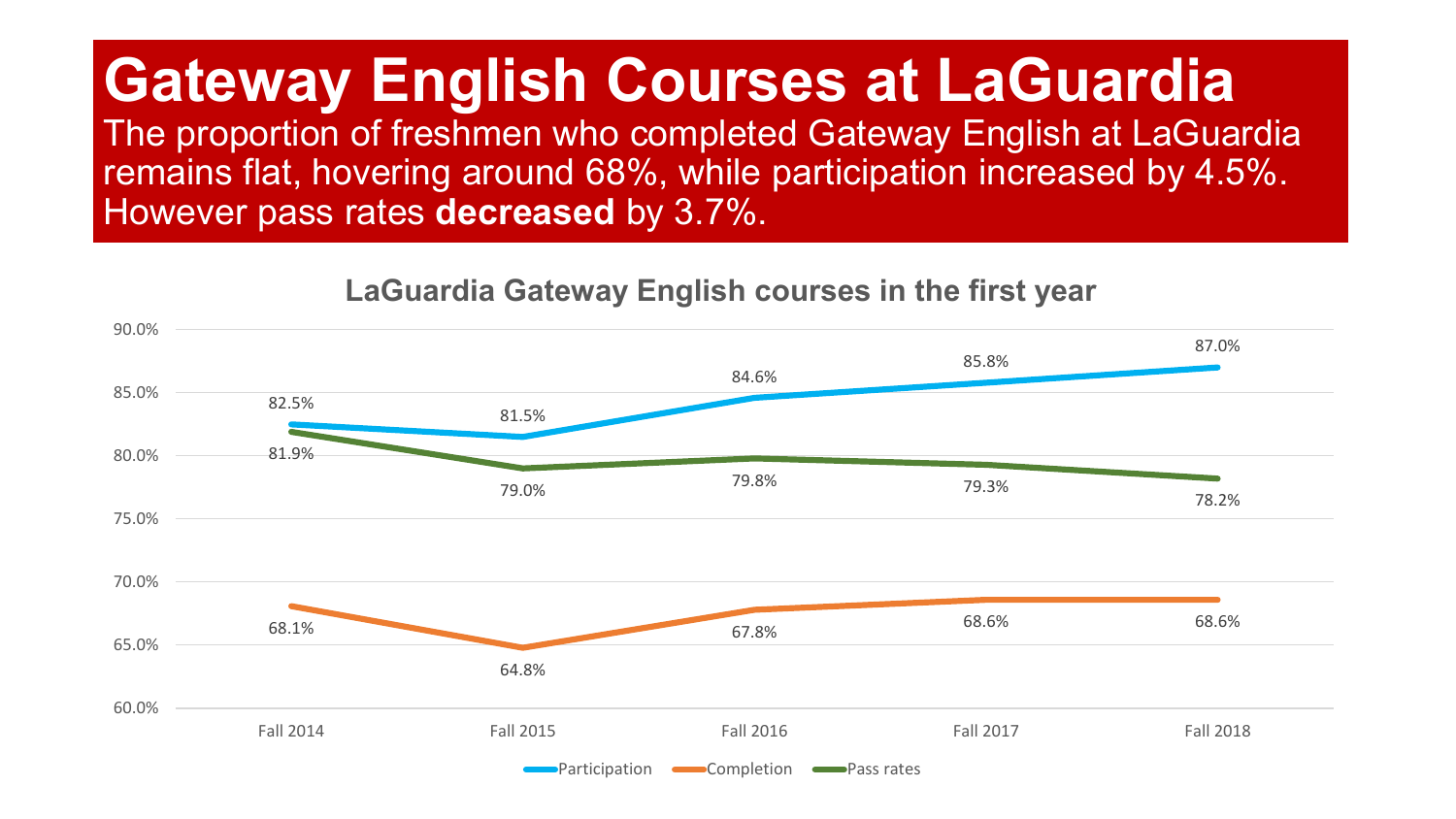### **Gateway Math Courses at LaGuardia**

There was a considerable increase for both participation (by 28.7%) and completion (by 13%) at LaGuardia. However pass rates **declined** by 10.3%.

43.8% 50.9% 56.6% 70.0% 72.0% 31.9% 36.8% 40.7% 47.1% 44.9% 72.3% 72.1% 71.6% 67.2% 62.0% 20.0% 30.0% 40.0% 50.0% 60.0% 70.0% 80.0% Fall 2014 fall 2015 Fall 2016 Fall 2017 Fall 2018 Participation **Completion Pass rates** 

**LaGuardia Gateway Math courses in the first year**